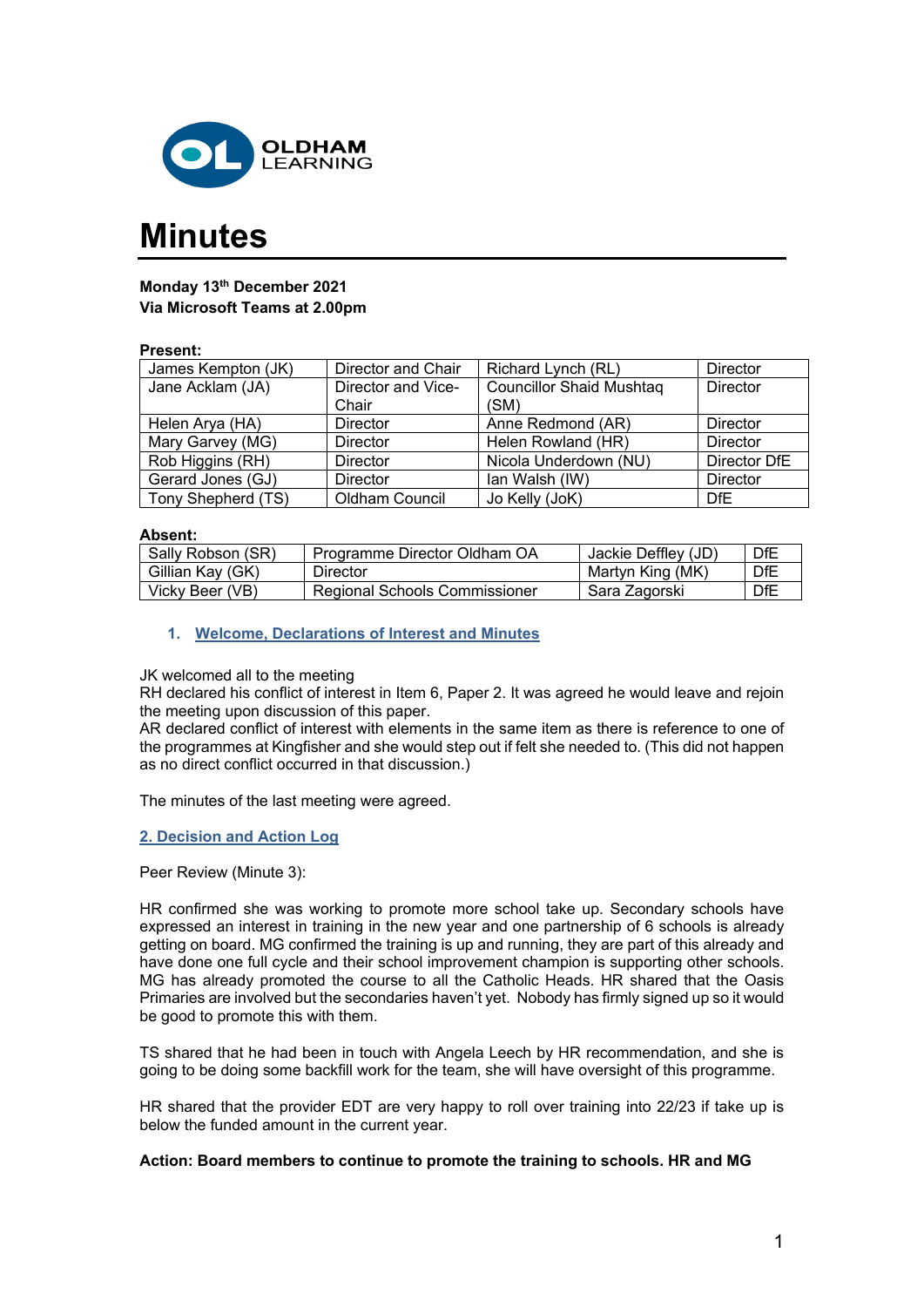## **Action: Review the EDT contract and recommend to the Board either rolling forward training into 22/23 or clawing back funding for other spending priorities in 21/22. SR**

Support to secondaries (Minute 4)

JA has a good response from secondary heads about sharing their self-evaluations and she has arranged to be released for w/c 24<sup>th</sup> January to meet individuals. There are 8 booked in so far. She has invited 2 members of secondary heads group to be part of the Quality of Education sub-committee and mentioned that RH has volunteered. Sarah North from North Chadderton has also volunteered. JA will convene the Quality of Education sub-committee following her meetings with secondaries.

Update on Communications Group (Minute 6) – NU shared that Rob Caudwell from Oasis Limeside has agreed to be part of this group. NU asked the board for further nominations of people who can look over content that will be going out as comms to ensure they are the correct messages, the right terminology being used so checking it before it goes out to the sector. The ask would be to look over material possibly once a fortnight ½ hour. JK reiterated the point that comms is vital and that we can only get the tone right with involvement from the sector.

# **Action: Consider colleagues to be part of the group. ALL**

## **3. Verbal Update on Education Recovery Strategy: Initiating reporting**

RL reported on further development work on the plan. Raising attendance remains a key priority. We are tracking above the national average of attendance but still below pre-pandemic levels. The LA are also focused on the take up of 2–4-year-olds with target to get this back to  $\frac{3}{4}$  by the end of next term.

RL proposed, and the Board agreed, to take on monitoring and reviewing the impact of the plan in the role of critical friend. He would come back with clarity over the exact remit. It was noted that the Board's lack of significant early years expertise which was one of the key strands of the strategy.

#### **Action: Provide clarity to the next meeting around the expectation of the role the board are to play within this. RL**

#### **Action: Constitutional and Operational Working Group to consider the issue of EY expertise on the Board. JK/HA/RH**

# **4. OA Funding grant reporting update**

NU confirmed that the operations group had reviewed all OL's contracts and were happy that the spreadsheet provided an accurate picture of OL's financial commitments. Profiled spend is anticipated to be in the region of £454,000 (including three budgets – primary networks, CEO salary and SI tracker – where no commitments had yet been made amounting to c£47k) against the OA grant of £461,000. With a carry forward of c.£21k from last academic year, the uncommitted funding is £28,612.

NU asked the Board members to consider:

- If we want to pursue the Partnership proposal where should be reduced?
- Is the balance of activity right?
- Are there other pieces of work that should be brought forward as a priority and if so, where might savings be achieved?

HA asked about the resource allocated to subject networks. NU confirmed that exiting the networks were funded though LA funds of £17,000: the uncommitted budget was to expand the provision. HA thought this uncommitted amount could be used for other priorities. TS confirmed that the LA funding was for this year only due to changes in DfE grant funding.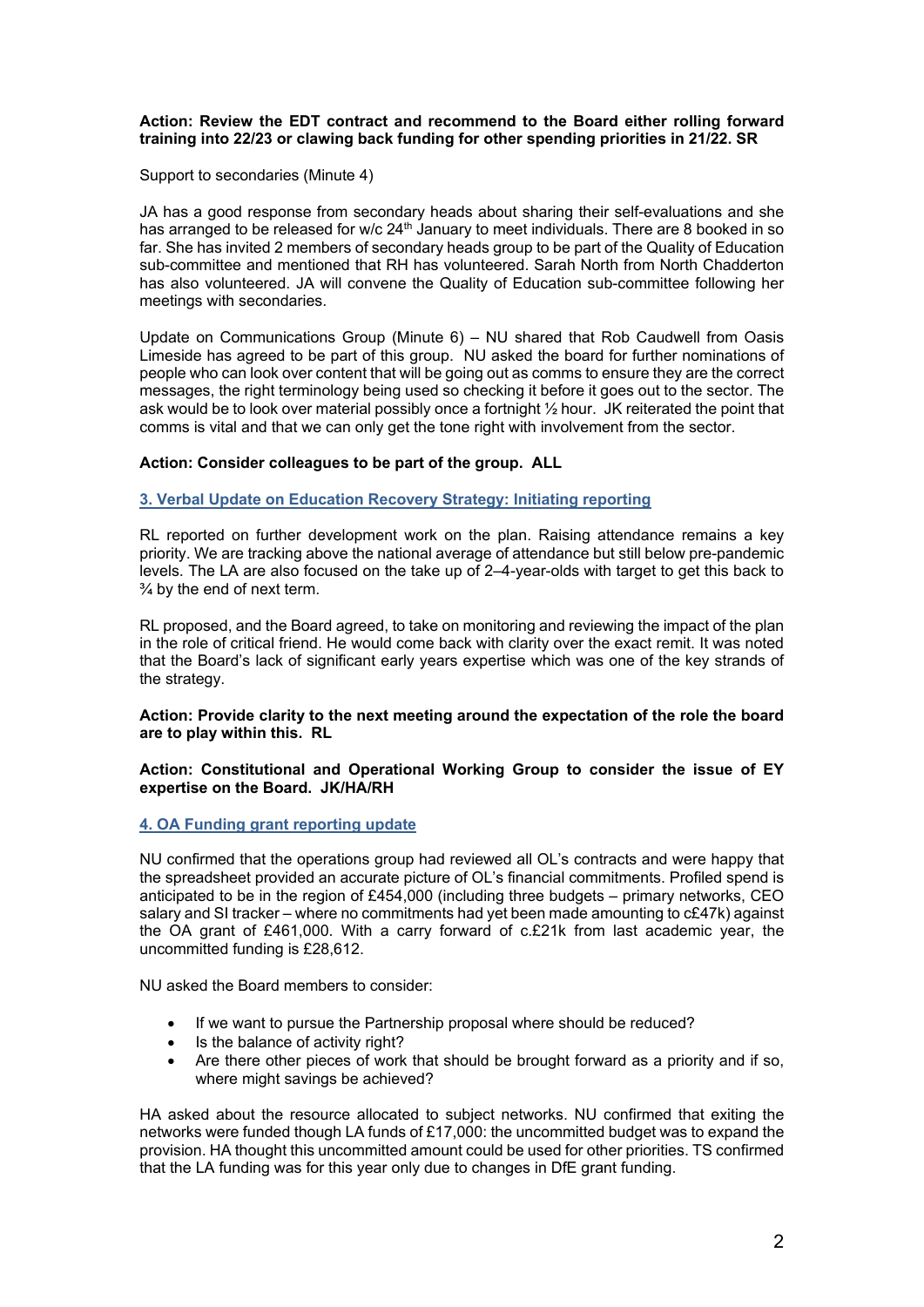RL was confident that given these comments the operations groups could bring forward proposals for funding the strategic partnering arrangement should the Board wish to adopt it.

#### Action: Noted

## **5. Oldham Council delegated functions and associated funding**

RH noted that the primary SIP model for 21/22 had proved to be a contentious issue with schools. This had resulted in a model developed under the previous CEO (termed in the paper transition model with districts) that was £30k over-budget. An alternative graduated model was proposed that maintained support for District Leads but limited SIP visits in the Spring and Summer Terms to vulnerable schools only. The Board agreed that it was right to focus resource on vulnerable schools and agreed to adopt the graduated model. It noted that neither SIP model was likely to be financially sustainable going forward. This decision would however need careful communication to schools.

#### **Action: provide lines for the board to share after Christmas. NU**

RH left the meeting whilst the next agenda item on the Strategic Partnership Proposal: Cranmer Education Trust was discussed

## **6. Strategic Partnership Proposal: Cranmer Education Trust**

Following the resignation of the CEO, Cranmer/Teaching School Hub had come forward with an offer to support OL. Due to DfE rules limiting the role of TSHs, this formal proposal had come from Cranmer, drawing on their legacy teaching school network and aligning with the TSH's wide partnership network. The Board thanked Cranmer and agreed that a strategic partnership of this sort would be a feasible and effective option for supporting OL in the current circumstances. A short term non-tendered contract that only ran for the rest of 21/22 would be acceptable given the urgency of putting more settled support arrangements in place.

A number of detailed comments were raised (including around communications, quality assurance of the current programme, commissioning of new provision, role of the OL Board) as well as the need for the operations group to do some due diligence assessment of the proposal. Bearing this in mind the Board agreed, in principle, to accept the proposal from Cranmer Education Trust and asked HA and HR supported by the operations group to meet Cranmer for detailed discussions.

#### **Action: meet Cranmer to develop refine aspects of the proposal. HA/HR/operations group**

#### **Action: raise any specific detail Board Members wished to be part of these discussion. ALL**

#### **Action: keep the Board abreast of progress. HA/HRT/JK**

RH re-joined the meeting

# **7. Next phase of OL: Constitutional refresh and Oldham Learning Board Member Job Description**

The Board agreed the following recommendations in the report of the Constitutional and Operational Working Group:

Recommendation 1: That the Board agrees to extend the Foundation Board's tenure to 24 months to provide stability during a time of change.

Recommendation 2: That a permanent Board be recruited before the end of this academic year to take over in September 2022.